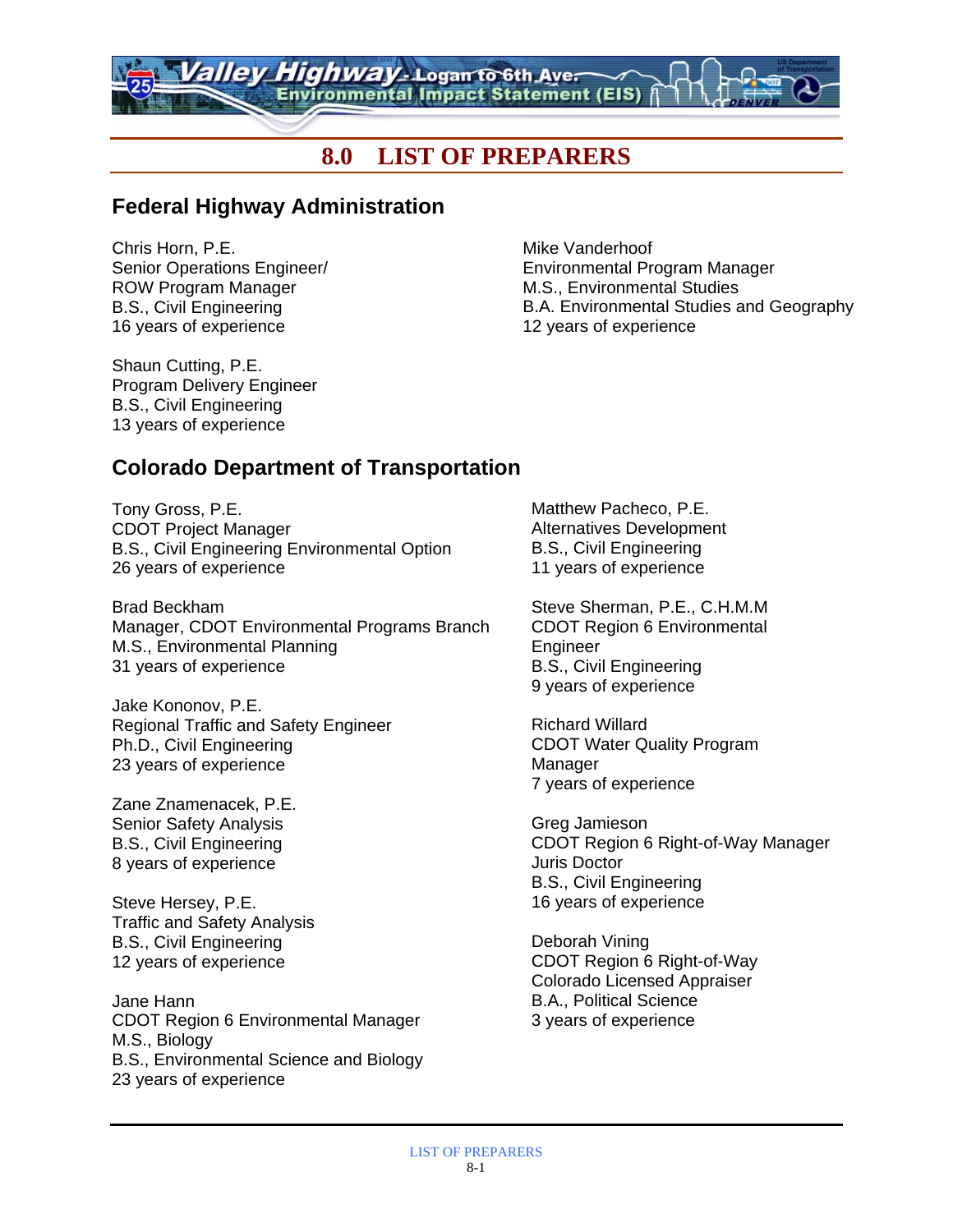# **Felsburg Holt & Ullevig**

Dean Bradley, P.E. Project Manager B.S., Civil Engineering 24 years of experience

Thor Gjelsteen EIS Manager Socio-Economics Environmental Justice Cumulative Impacts M.S., Geology B.S., Natural Resources 21 years of experience

Lyle DeVries, P.E. Traffic Analysis M.S., Civil Engineering B.S., Civil Engineering 6 years of experience

Cassie Gouger, P.E. Project Engineer Alternatives Development B.S., Civil Engineering 9 years of experience

Art Hirsch Water Quality M.S., Environmental Engineering B.S., Fisheries and Wildlife Engineering 29 years of experience

Stephen A. Holt, P.E. B.S., Civil Engineering 46 years of experience

Kevin Maddoux Hazardous Materials and Public Involvement M. EPM (Environmental Policy and Management) B.A., Environmental Science and International Studies 8 years of experience

Jason Marmor Cultural Resources M.A., Public History and Historic **Preservation** B.A., Cultural Anthropology 17 years of experience

Alex Pulley **Wetlands** B.S., Biology 8 years of experience

Elliot Sulsky, P.E., A.I.C.P. Traffic Analysis M.S., Civil Engineering M.A., Urban & Regional Planning B.A., Sociology 21 years of experience

Dale Tischmak Noise and Vibration, Air Quality M.S., Chemistry B.A., Biology/Chemistry 21 years of experience

Keith Hidalgo Geographical Information Systems B.S., Wildlife Biology 3 years of experience

Kenneth Ryan, E.I.T Traffic Analysis B.S., Civil Engineering 4 years of experience

Shawn Twiss AutoCAD A.A.S., Engineering Technology 6 years of experience

Jessica Myklebust EIS Production M. EPM (Environmental Policy and Management) B.S., Environmental Science 6 years of experience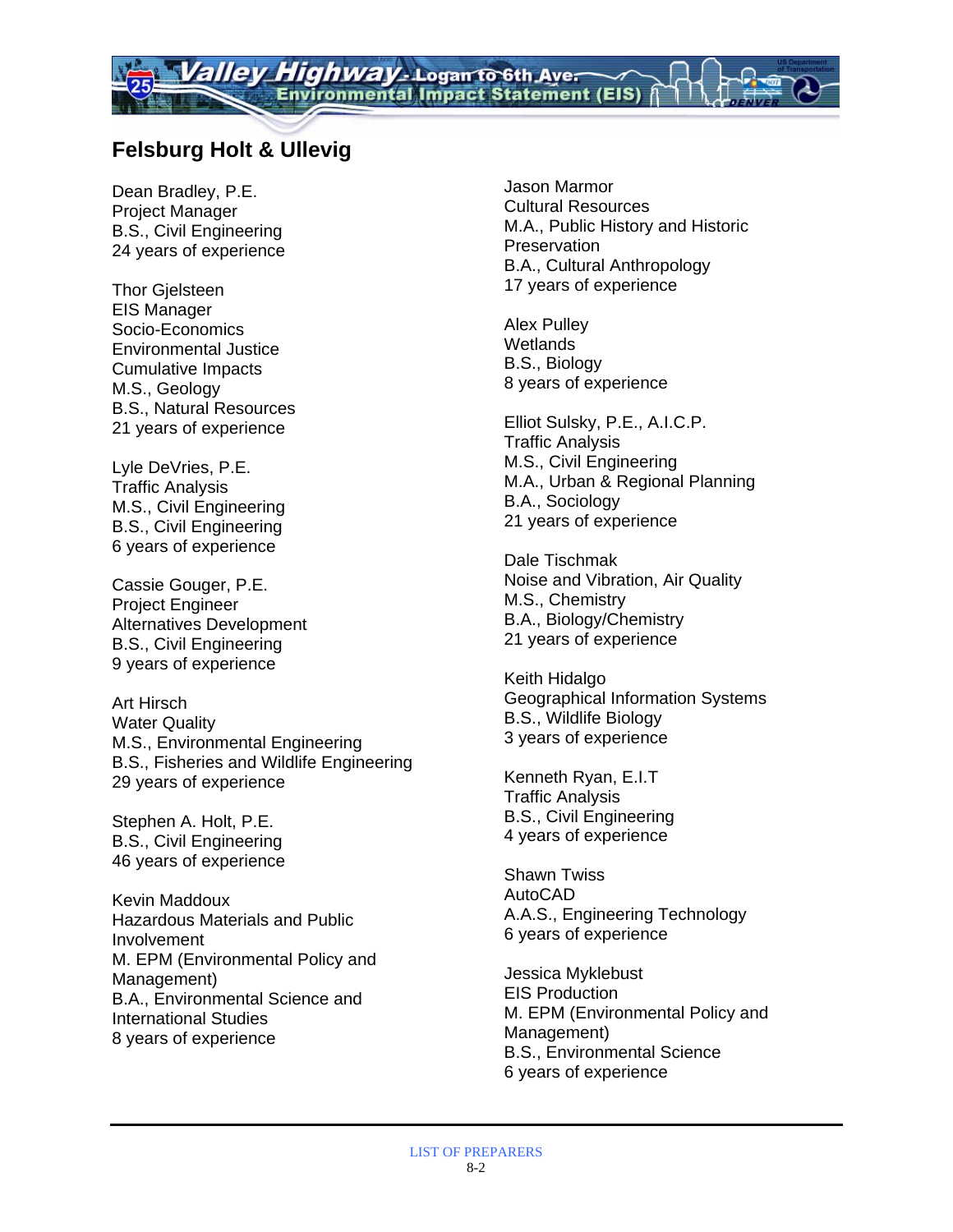# **Felsburg Holt & Ullevig (Cont.)**

Laura Bingham Wetland Finding M. EPM (Environmental Policy and Management) 2 years of experience

Jeanne Sharps Preliminary Roadway and Structural Design Bachelor of Civil Engineering 20 years of experience

Robbie Zephirin Alternatives Development and Phasing B.S., Civil Engineering 16 years of experience

#### **Balloffet International**

Armando F. Balloffet, P.E. NEPA, Air Quality Ph.D. Civil Engineering M.E., Environmental Engineering B.S.C.E., Engineering and Applied Science B.A., Science and Mathematics 40 years of experience

## **Design Workshop**

Allyson Mendenhall Aesthetics and Urban Design Land Use M.A., Landscape Architecture 8 years of experience

Zachary M. Boggs Land Use B.S., Landscape Architecture 4 years of experience

Gregory Ochis Aesthetics and Urban Design M.S., Real Estate and Construction Management B.A., Landscape Architecture 21 years of experience

#### **ERO Resources**

Mary Powell **Wetlands** M.A./B.A., Biology B.S., Business 13 years of experience

Ron Beane Wildlife and Vegetation M.A., Biology B.S., Wildlife Biology 25 years of experience

#### **Farnsworth Group**

Robert Boehm, PLS **Surveving** B.A., Physical Geography A.A.S, Surveying and Mapping Certificate, Geographic Information System 12 years of experience

Frank de Saules, PLS Surveying B.S., Finance Certificate, Surveying and Mapping Certificate, Auto Computer Aided Drafting 20 years of experience

Dave DiFulvio, PLS Surveying A.A.S., Surveying Technology 31 years of experience

Steve Dynes, PLS Surveying 28 years of experience

Dave Stufflebeam, PLS Surveying 48 years of experience

Phil Piker Surveying 25 years of experience